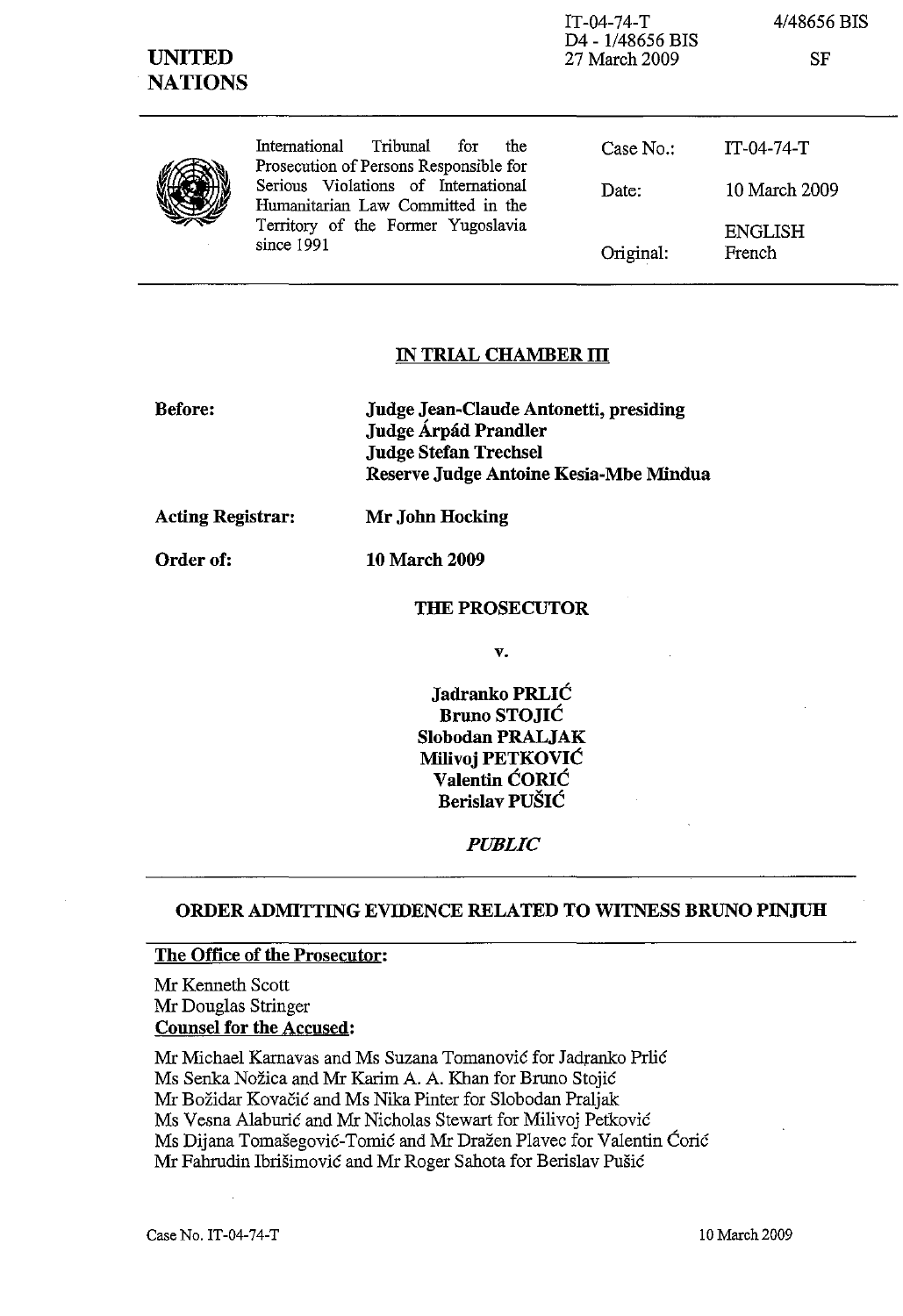**TRIAL CHAMBER III** ("Chamber") of the International Tribunal for the Prosecution of Persons Responsible for Serious Violations of International Humanitarian Law Committed in the Territory of the Former Yugoslavia since 1991 ("Tribunal"),

**CONSIDERING** that Counsel for the Accused Stojic ("Stojic Defence") and the Office of the Prosecutor ("Prosecution") requested the admission of  $29<sup>1</sup>$  and  $4<sup>2</sup>$ exhibits, respectively, related to the testimony of Witness Bruno Pinjuh ("Proposed Exhibits(s)") who appeared on 23 and 24 February 2009,

**CONSIDERING** that the Chamber has examined the objections formulated by the Prosecution<sup>3</sup> to the admission of certain Proposed Exhibits from the Stojic Defence,

**CONSIDERING,** moreover, that the Chamber notes that Proposed Exhibits 2D 00567, 2D 01370, 2D 01485, P 00767 and P 10783 have already been admitted by the Chamber<sup>4</sup> and that, consequently, the request is moot in their regard,

**CONSIDERING** that the Chamber has examined each of the Proposed Exhibits on the basis of the admissibility criteria set out in the Decision on Admission of Evidence, rendered by the Chamber on 13 July 2006 ("Decision of 13 July 2006") and the Decision Adopting Guidelines for the Presentation of Defence Evidence, rendered by the Chamber on 24 April 2008 ("Decision of 24 April 2008"), $5$ 

**CONSIDERING** that the Chamber decides to admit into evidence the Proposed Exhibits indicated "Admitted" in the Annex attached to this Decision since they were put to Witness Bruno Pinjuh and bear sufficient indicia of relevance, probative value and reliability,

**CONSIDERING** that the Chamber decides not to admit into evidence the Proposed Exhibits indicated "Not Admitted" in the Annex attached to this Decision since they are not consistent with the instructions of the Decisions of 13 July 2006 and of 24 April 2008 for the reasons given in the Annex attached to this Decision,

 $^{1}$  IC 00930.

<sup>&</sup>lt;sup>2</sup> IC 00931.

<sup>&</sup>lt;sup>3</sup> IC 00932.

<sup>4</sup> Proposed Exhibits 2D 00567, P 00767 and P 10783 have already been admitted by the Order Admitting Evidence related to Witness Slobodan Božić of 6 March 2009 ("Order of 6 March 2009"); Proposed Exhibits 2D 01370 and 2D 01485 have already been admitted by the Order Admitting Evidence related to Witness Davor Marijan, 25 February 2009 ( "Order of 25 February 2009").

<sup>&</sup>lt;sup>5</sup> Guideline 8 regarding the admission of documentary evidence through a witness.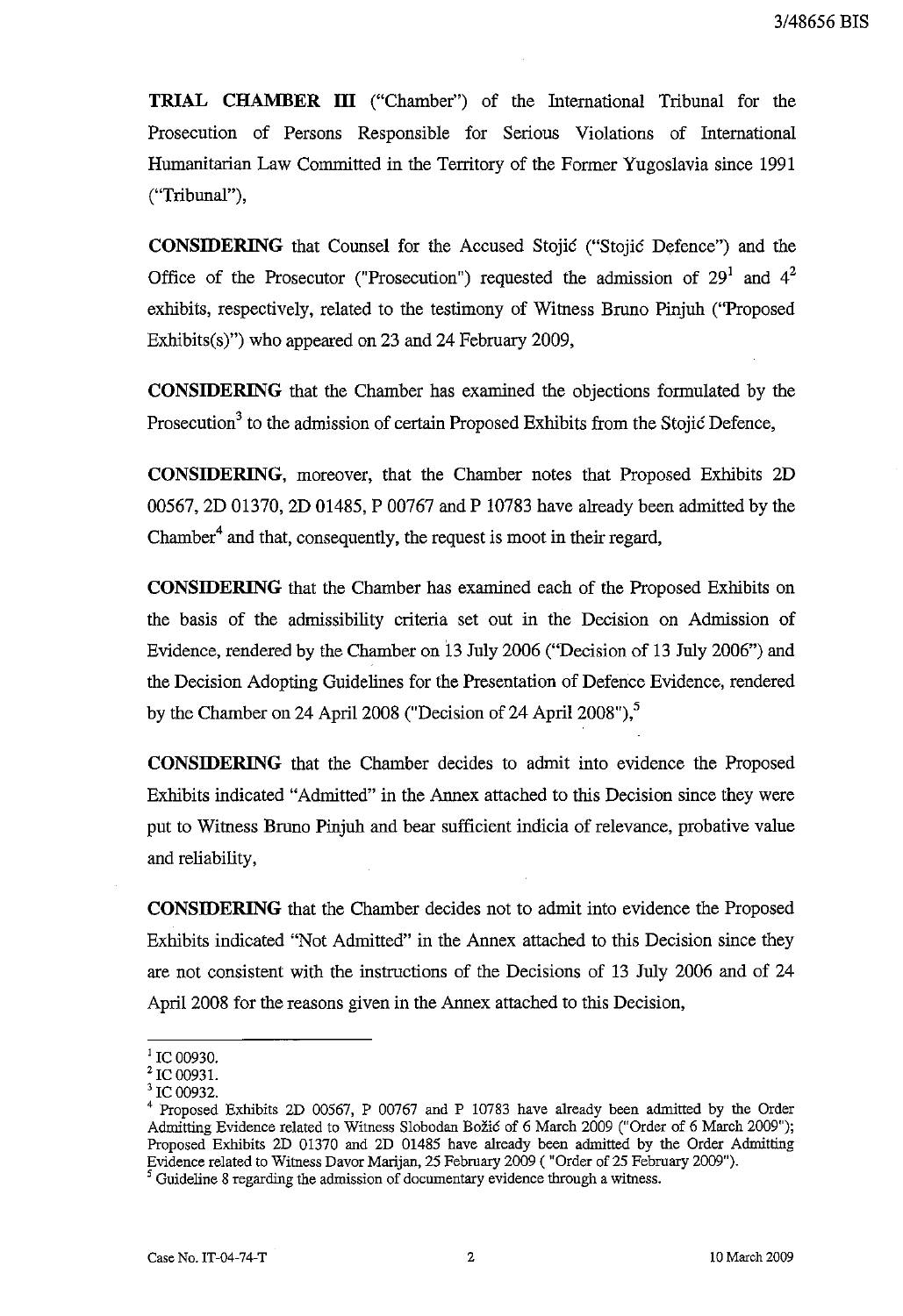## FOR THE FOREGOING REASONS,

PURSUANT TO Rules 54 and 89 of the Rules of Procedure and Evidence,

PARTIALLY GRANTS the request for admission by the Stojic Defence and the Prosecution,

DECLARES MOOT the request of the Stojic Defence with regard to Proposed Exhibits 2D 00567, 2D 01370, 2D 01485 and P 00767 and the request of the Prosecution with regard to Proposed Exhibit P 10783 for the reasons given in the Annex attached to this Decision,

DECIDES that the Proposed Exhibits indicated "Admitted" in the Annex attached to this Decision should be admitted into evidence,

DENIES by a majority the request of the Stojic Defence with regard to Exhibit 2D 00847 for the reason stated in the Annex attached to this Decision, AND

DENIES in all other respects the request for admission of Proposed Exhibits by the Stojic Defence for the reasons given in the Annex attached to the present Decision.

Done in English and in French, the French version being authoritative.

/signed/

Jean-Claude Antonetti Presiding Judge

Done this tenth day of March 2009 At The Hague The Netherlands

[Seal of the Tribunal]